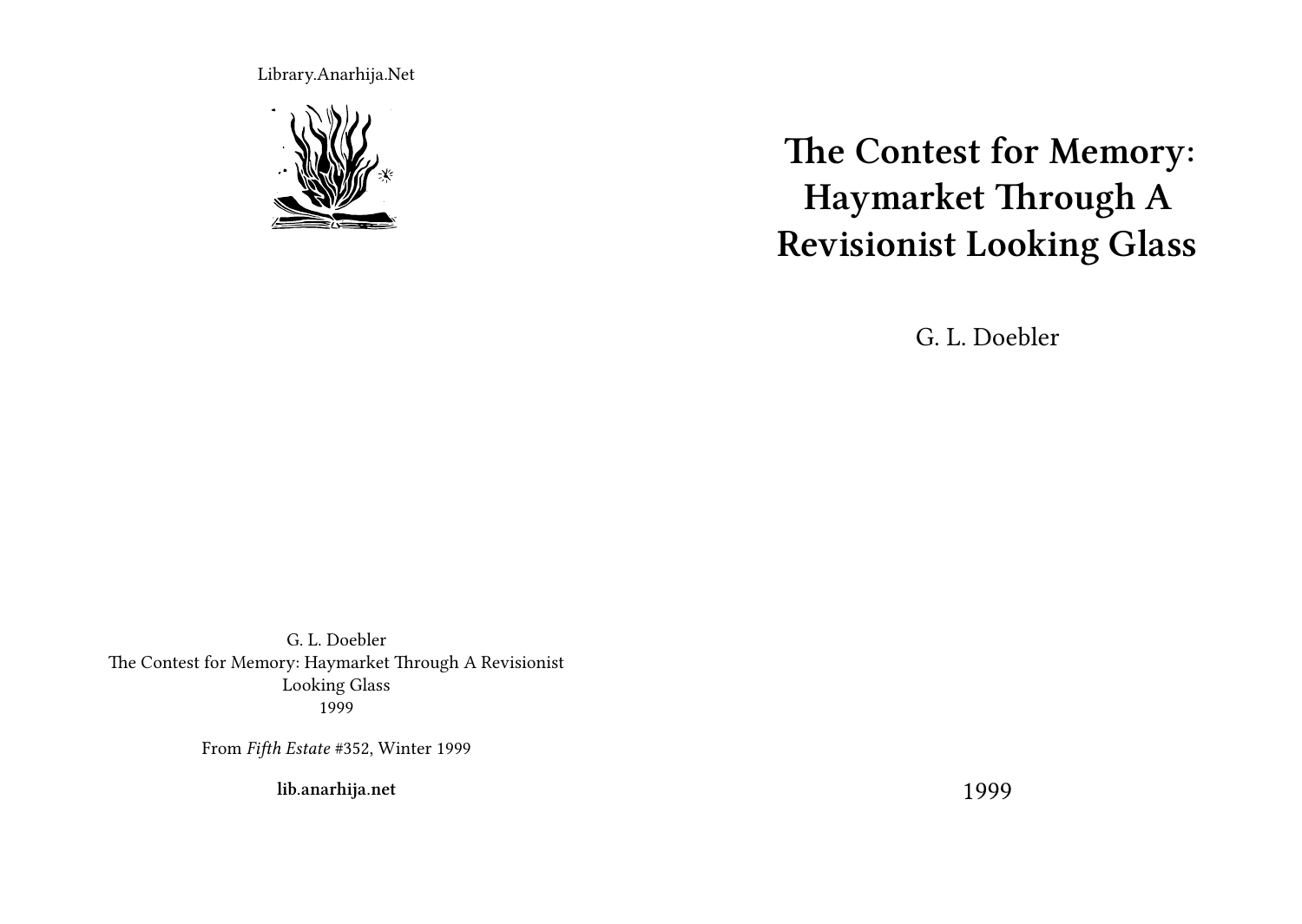## **Contents**

| An Anarchist Could Speak 6 |  |  |  |  |  |  |  |  |  |  |
|----------------------------|--|--|--|--|--|--|--|--|--|--|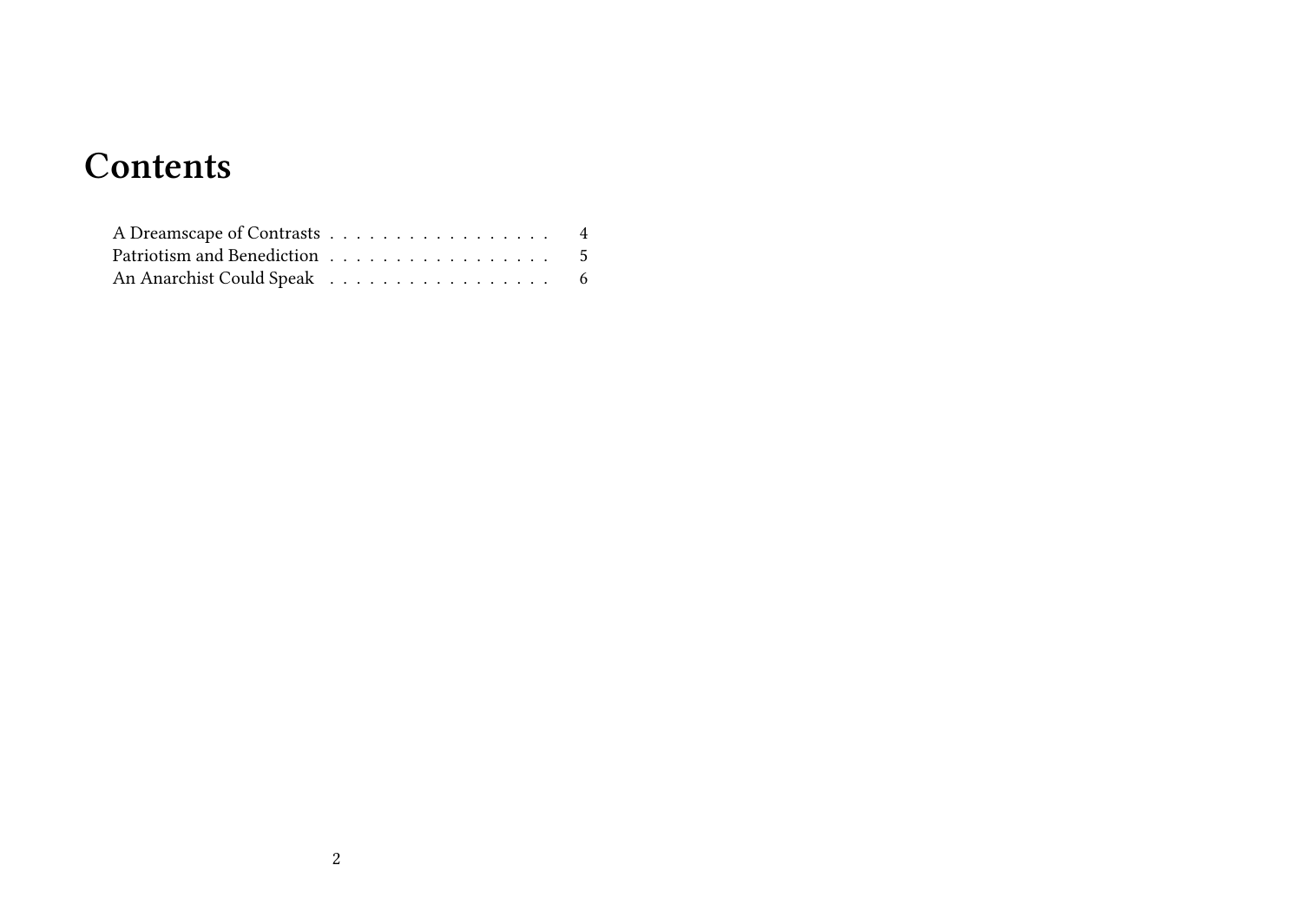**Last issue, the** *Fifth Estate* **announced a ceremony where the famed Haymarket Martyrs Monument in Chicago was to be declared a federally designated National Historic Landmark. Unknown to us, there had been intense agitation by local anarchists against this. G. L. Doebler attended the dedication ceremony and his report makes clear why the opposition was so intense.**

I went to Chicago on May 3 to attend the dedication of the Haymarket monument as a U.S. National Park Service Historic Landmark. The irony of a monument to executed anarchists being recognized as "historically significant" by the same government they so vehemently opposed was not lost on me.

Still, I wanted to bear witness to the event as part of the long history of the Haymarket Affair, begun so long ago. On the drizzly night of May 4, 1886, a person still unknown threw a bomb into the ranks of Chicago police who were dispersing a street meeting of anarchists protesting police brutality against workers striking for the eight-hour day.

Eight anarchists — Albert Parsons, August Spies, Adolph Pischer, Oscar Neebe, Louis Lingg, George Engel, Michael Schwab, and Samuel Fielden — were arrested, tried in a farcical trial, and convicted, even though it was proven that none of them was the actual bomb thrower. The prosecution freely admitted the defendants were convicted solely because of their political beliefs.

Five of these men were condemned to death. While Lingg cheated the hangman by committing suicide, the other four, Parsons, Spies, Fischer, and Engel, were hung by the neck until dead. Neebe, Schwab, and Fielden were given stiff jail terms, but later pardoned by Illinois Governer John Altgeld.

The judicial murders of the Chicago anarchists galvanized radicals all over the world. The names of many anarchists and even Communist Party functionaries who chose to be buried in the shadow of the Haymarket monument — Lucy Parsons, Emma Goldman, Voltarine de Cleyre, Ben Reitman, Harry Kelly, William Z. Foster, Elizabeth Gurley Flynn — evoke the memory of an entire gener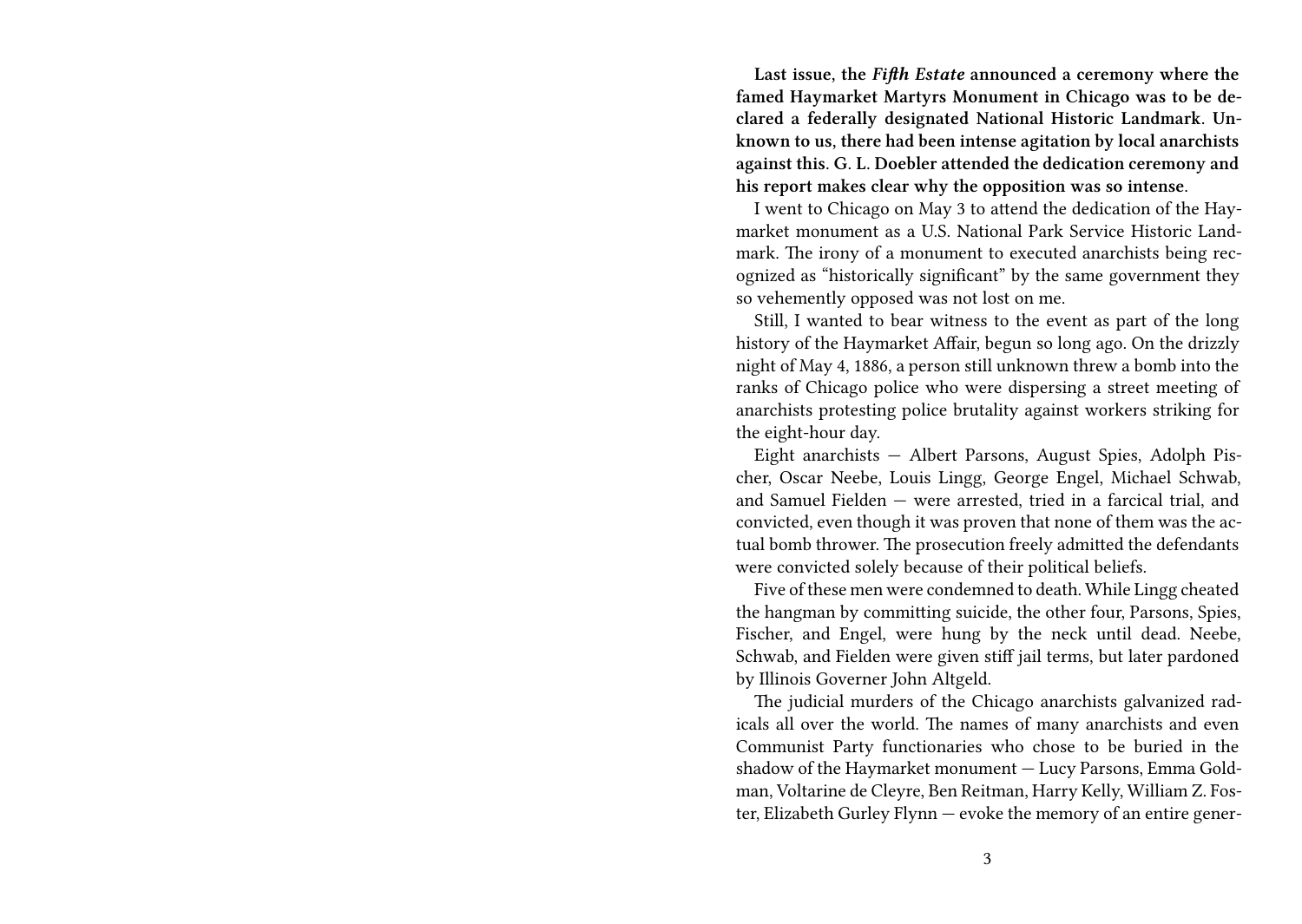ation of activists whose political eyes were opened by the Haymarket executions.

In 1893, a monument was erected over the graves of the Haymarket martyrs by Pioneer Aid and Support Association, an organization whose purpose was to support the imprisoned anarchists and their families an to keep the memory of the fallen comrades alive. A beautiful and inspiring sculpture, it has served as a beacon for radicals around the world for generations.

## **A Dreamscape of Contrasts**

This was the long and venerable history I cam to share. It was also the history that the Illinois Labor History Society (ILHS) and the National Park Service were determined to suppress. Walking through the gates of Forest Home (formerly Waldheim) Cemetery that afternoon, it was like Alice through the Looking Glass. I was transported to a dreamscape of contrasts and contradictions, of irony and inverted truths.

Rather than an accurate accounting of the historical significance of the Haymarket martyrs, the afternoon was a well-orchestrated imposition of historical revisionism, coldly calculated to make the martyrs acceptable to a middle-class trade unionism they would never have condoned. Like the monument itself, newly cleaned and refurbished for this dedication, the truth was similarly sanitized and refurbished for the occasion.

Instead of the small group of anarchists and antiquarians I had experienced, I found three or four hundred trade unionists, Illinois Labor History Society (ILHS) members, and representatives of various authoritarian political parties, who, like lampreys attached to sharks, were busy peddling their papers. The site of the monument and surrounding graves was covered with a large, festively striped canopy, rows of folding chairs, and a stage.

optation. We keep the truth alive and honor the fallen by gathering every May 4 at Kent State University as a living monument.

Similarly, anarchists can keep the truth of Haymarket alive by gathering at the monument every May 1 to claim it as our own.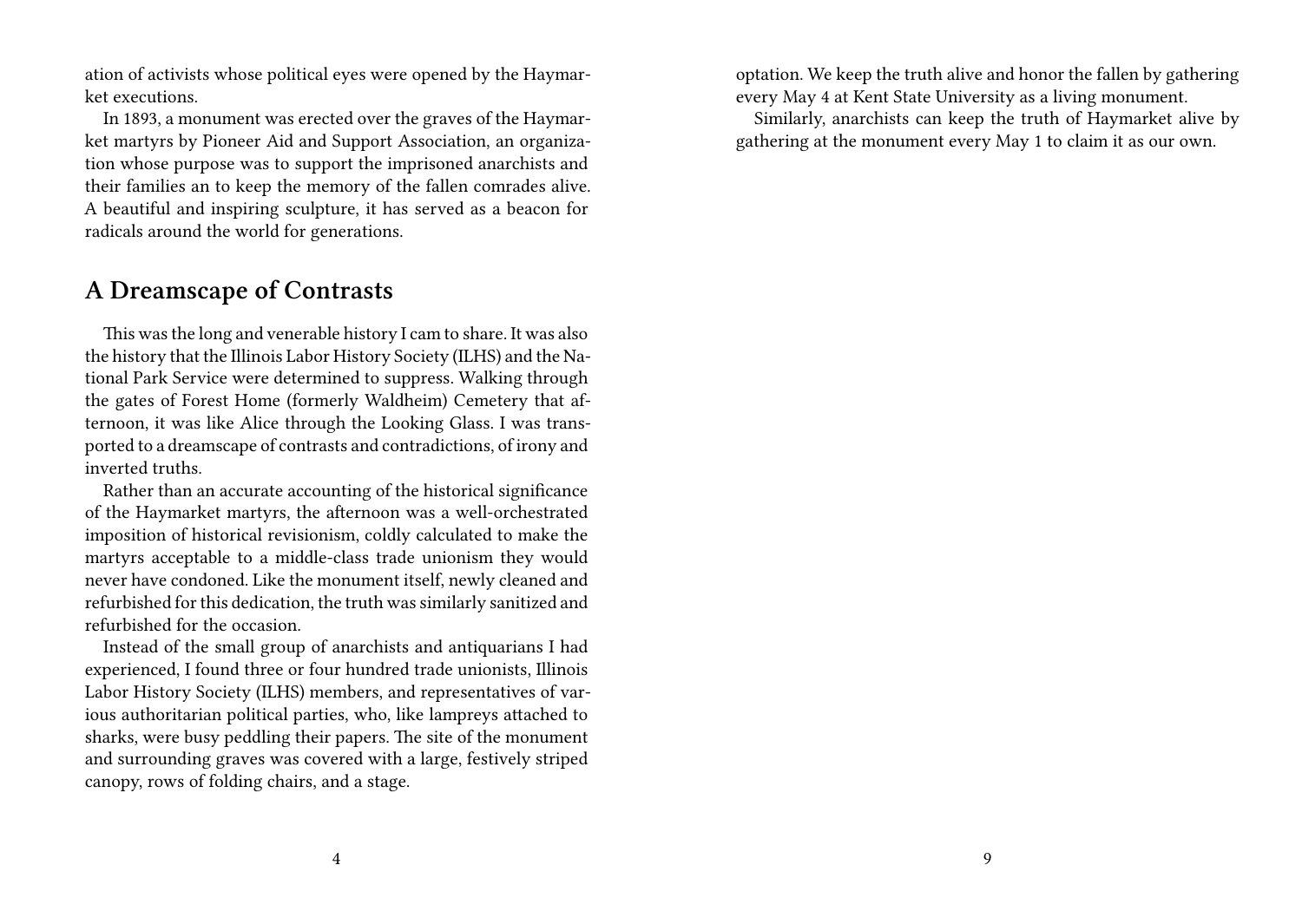women to fight against their oppression. And the anarchist movement provided some of the best fighters in that struggle. They did not, however, fight for the eight-hour day, or higher wages, or prounion legislation. They fought to abolish the wage system, destroy government, explode religion, and manifestly change the very foundation of human society.

To now call them "labor activists fighting for the 8-hour day" and invoke their memory in support of "democratic rights on the job" and "trade union rights" is to perpetrate an unforgivable act of historical revisionism. To consecrate the Haymarket monument as a National Historic Landmark while strong-arming protesters and forbidding anarchists from speaking — and to pretend not to see the sinister irony and cynical deceit  $-$  is a moral and historical outrage of Orwellian proportions.

Don't get me wrong. I'm glad that organized labor recognizes the part that the Haymarket martyrs played in its history and I welcome working people everywhere to learn about and claim the legacy of Haymarket; however, if the price of that recognition is the denial of the ideals of the martyrs and the truth of the Haymarket Affair, we must protest that it is at too dear a cost.

Albert Parsons said, "Every great robbery that was ever perpetrated upon a people has been by virtue of and in the name of law." He did not ask for laws to "protect" working people.

Louis Lingg said, "I despise you. I despise your order, your laws, your force-propped authority." He would not have been satisfied with the New Deal. Adolph Fischer said, "I was tried… for murder, but I was convicted on Anarchy." He did not claim to be a martyr for the eight-hour day.

August Spies predicted that "the day will come when our silence will be more powerful than the voices you are throttling today."

Sadly, that magnificent silence is being prostituted by the ILHS on behalf of bankrupt business unionism.

Keeping the truth alive about the 1970 murders of students at Kent and Jackson State face similar disinformation efforts and co-

If it hadn't been for the absence of ribs and the presence of communists, I'd have sworn I had walked into a Labor Day barbecue. A brass ensemble and German-language chorus were employed for the occasion and as I surveyed the scene, the band struck up a song. "The Internationale"? "The Marseillaise"? No. It was "America the Beautiful." How completely inappropriate, thought Alice. Still, she naively had little inkling that this was merely a portent of the even stranger sights and sounds to come.

With the triumphant strains of a patriotic ode filling the air, the Communist Party dispensed literature from a table on Emma Goldman's grave. A young actress in turn-of-century dress portraying Lucy Parsons mingled with the crowd. When the time came for the official dedication a broadly smiling "Lucy" unveiled the government's small granite marker.

She looked happy and relaxed, more than glad to do the bidding of the Park Service. This was not the real Lucy Parsons who opened her husband's coffin after the executions and cried, "Oh, Albert, they have killed you!" This was not the anarchist firebrand Lucy Parsons who is buried just a few feet away and who struck fear into the hearts of Chicago's ruling class leading marches of the hungry and unemployed.

## **Patriotism and Benediction**

The nicely printed program listed the speakers; the ILHS president; representatives of the Park Service; and an endless list of labor bureaucrats including the president of the Chicago Federation of Labor. Not one anarchist was invited to speak. Not one rank-and-file worker.

Even worse, the ceremony opened with a Catholic benediction. If playing "America the Beautiful" at the graves of men put to death by the state for their anarchist ideals, what can blessing the graves of anarchists be considered? Where were the anarchists? There were